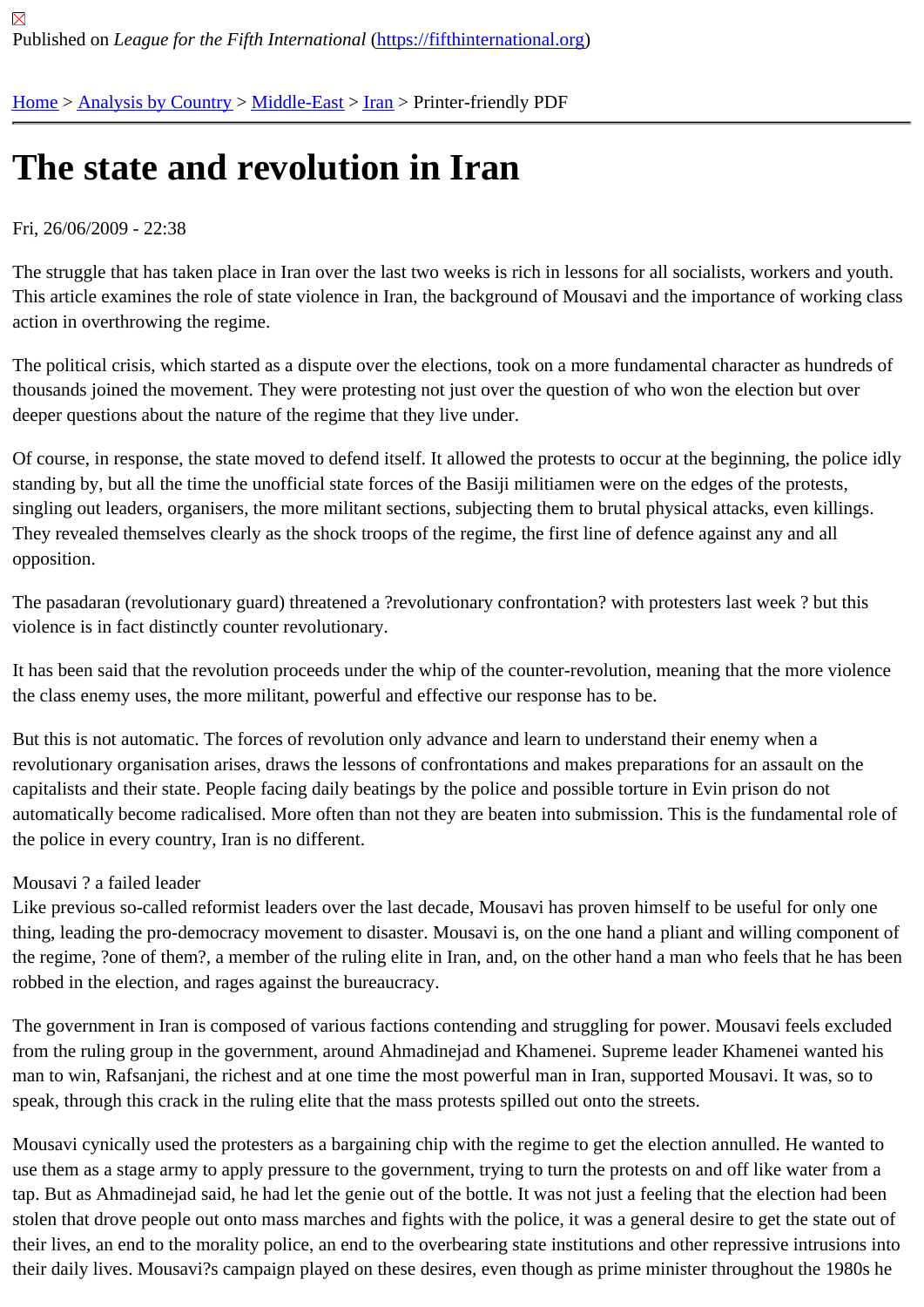was central to the growth and empowerment of the Morality Police and the strengthening of the Revolutionary Guard.

The youth and the wider progressive movement put their faith in Mousavi to lead them to the promised land. This is the same Mousavi who did not want to stop the bloodshed of the Iran-Iraq war in the 1980s. The same Mousavi who was in power when over 30,000 communists, homosexuals and women?s rights activists were murdered by the state. He took over from Bani Sadr in 1980 and spearheaded the purging of the civil service of anyone who was a Tudeh (Communist) party member or in the Fedayeen, or whose children were in those parties. He also ensured that the strict Islamic dress code for women was implemented rigidly, and targeted judges who were ?soft? for accepting bribes to commute death penalty sentences to life imprisonment. Life under Mousavi in the 1980s was horrific and violent.

Even during the election campaign there was a distinctly nasty, anti-working class, mood among some of his supporters. Some chanted ?death to the potato? (referring to the free food given out to the poor by Ahmadinejad) and Mousavi himself called for subsidies on essential items to be cut, something that would have hit the poor hardest.

And which parties backed Mousavi? He was the candidate of the Hambastegi (Solidarity) the primary reformist party, composed of members of the ruling elite who are critical of some of the more repressive and undemocratic measures in Iran but in favour of maintaining the Islamic state. He was also endorsed by the Association of Combatant Clerics (ACC), Khamenei's party. The Secretary General of the ACC is Ayatollah Mohammad Mousavi Khoeiniha, the first prosecutor general after the 1979 revolution who developed a passion for summary executions. So did Ayatollah Sadeq Givi, the ?hanging judge?, who was supported by another ACC leader, Majead Ansari. He was also had the support of the Islamic Iran Participation Front, the leaders of the coalition government put together after the 2000 elections. Ironically, that fragile coalition fell apart when Rafsanjani, backed by the conservatives, stood for the presidency and pulled some of the centre ground reformists with him.

Today, his supporters are chanting ?death to the dictator? (Marg bar dictator!). They are radicalised and fighting for a solution that goes inextricably beyond the electoral mechanics of Iran. Of course, some of his supporters come from the middle classes and the richer residents of north Tehran, many of these ?rayban-wearing, coca cola drinking youth? (as they are identified in the western press) have even been known to express support for the imperialist strategy of regime change in their own country.

But it would be wrong to simply write off the whole movement due to the class composition of some of its leaders and organisers, as some on the left have done. In a country like Iran, a genuine pro democracy movement can, and usually will, emerge from sections of the middle classes. The question that Marxists ask themselves is whether the democratic drive of the movement is genuine (or is it just a stage-managed activist group funded by some Washington based thinktank?) and is it possible to intersect with the movement and proletarianise it, that is give it a working class dynamic. Of course, the demands of such a movement are inadequate at the beginning, but that is true of many protest movements and struggles waged under capitalism.

Equally, some have also been soft on Mousavi, trying to imply that he is in some way a radical break from Ahmadinejad. It is clear that, if the superficial reforms that he proposes were passed, the regime would still retain its fiercely reactionary and dictatorial nature. If he was such a progressive at heart why did he not fight for these changes in the 1980s when he was in a much stronger position to do something about it? In fact, he used his position then to tighten restrictions on women and political dissidents. It is a twist of history that his supporters now face the full might of the state forces that he helped to construct and consolidate after the revolution (or, more accurately, after the Islamic counter revolution).

## Imperialism and its designs

In Washington and Europe, the imperialists watch Iran with greedy self-interest. Iran is a thorn in their sides, and it threatens to grow worse if are armed with nuclear weapons. Removing the core of the Ahmadinejad-Khameini regime might open up the country to more foreign capital, more trade with the west, unfreeze some of the diplomatic relations, etc.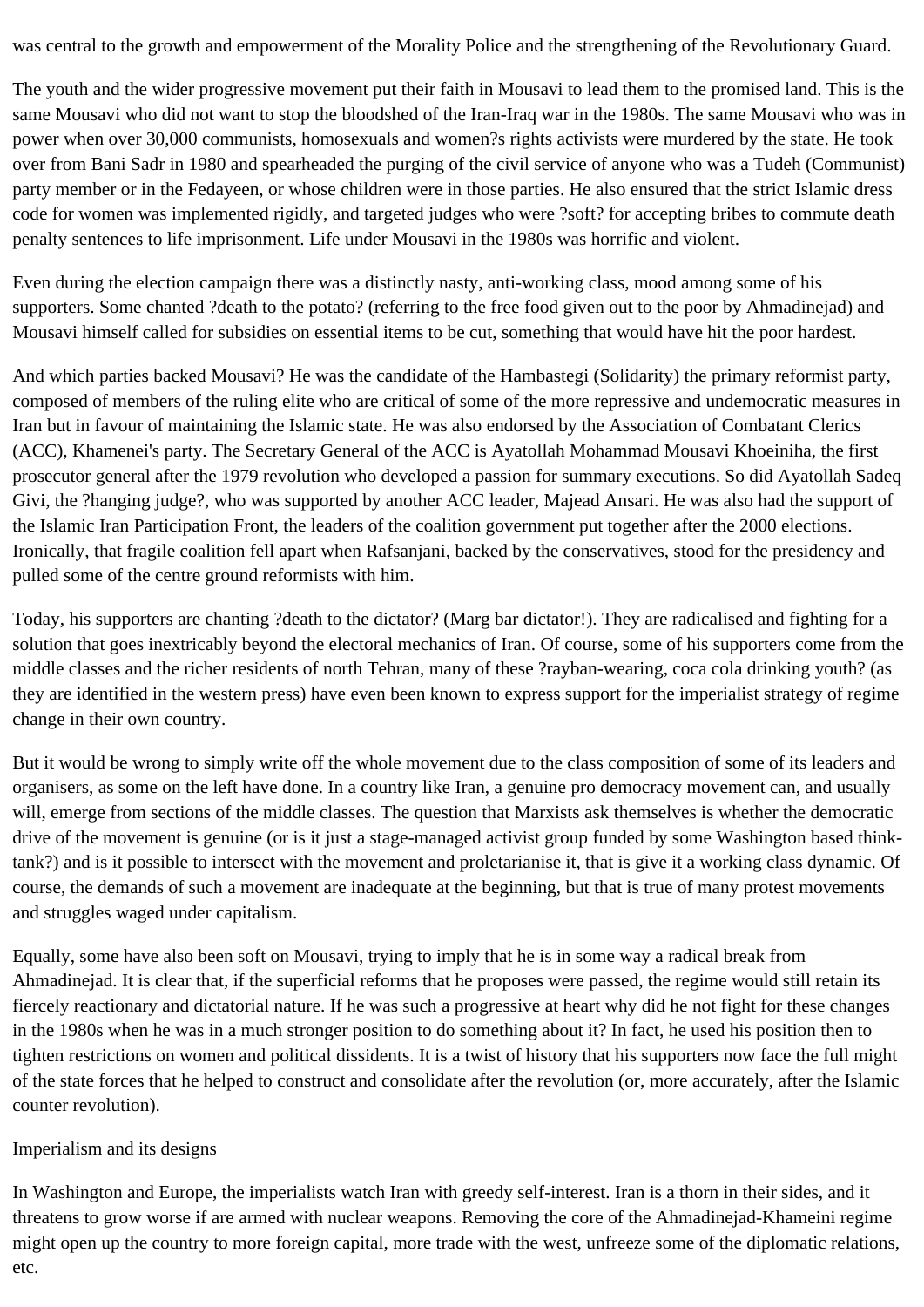A more tantalising outcome would be a full regime change, either in the form of a colour revolution a la Ukraine, Georgia or Lebanon, which installs some pro-Western businessman of some description, or an outright coup from some group or other that could install a dictatorship that was more willing to work with Washington.

Of course, Obama and the others are not coming forward actively or openly to support Mousavi. They recognise that this would actually weaken him and give an extra weapon to Ahmadinejad. Whilst the language with which Obama condemned the beatings, killings and imprisonments dished out by the regime was relatively mild, it should still be compared with his complete silence on the equally violent and repressive records of other regimes. Only a few weeks ago he was delivering a keynote speech in front of one of the world?s worst human rights violators, Hosni Mubarak of Egypt, a dictator ?elected? to power on two absurdly large margins (over 90 per cent both times), who rules over a police state where beatings, disappearances, torture and murder are a way of life for the police force. Anyone wondering why Obama is not a little more consistent need only understand that Egypt is a key US ally in the region, but Iran is not.

Now the Obama administration begins to make more favourable noises in the direction of Mousavi. As complete opportunists they want to use the crackdown as a stick with which to beat the regime. Obama refers to the outrage of the ?international community? concerning the violence ? preparing the way for more resolutions to be passed at the UN or the G8 to tighten sanctions on the regime.

Anyone who wants real change in Iran must resolutely and utterly oppose any intervention by western powers, especially those wrapped in the flag of ?humanitarian? protection. The US has a track record of overthrowing regimes it does not like and installing worse ones. Iranians themselves remember the CIA sponsored overthrow of the democratically elected government of Moussadeq and the installation of the Shah in 1954. The imperialists would use any kind of opportunity to strengthen their position in the Middle East, and in Iran in particular, as part of their power games in the region. Consistent democrats, therefore, cannot look to such reactionary, militaristic and anti working class forces to liberate the people of Iran.

## The role of the state in a revolution

The Guardian newspaper described Tehran as being like ?a war zone? after 10 days of demonstrations. As soon as the police and Basiji moved in seriously to smash the protests everyone knew that the violence would be horrific. But in this war zone the most powerful army has yet to take to the field ? the Iranian working class is sympathetic to the protesters and appalled by the level of violence, but has yet to engage actively in the struggle.

The protests alone could not succeed in really challenging the might of the Iranian state. This is a state with distinct militarist and quasi-fascistic features, presiding over gangs of armed thugs, alongside the normal police and army (the oppressive tools of a more democratic state) whose job it is to wage a campaign of terror over society.

The protests lacked a sense of purpose and strategy ? were people like Nida really going out on the streets and sacrificing their lives just for a recount of votes in a few disputed regions in a presidential election? Were workers really willing to strike and face the bullets and batons of the security forces just to get Mousavi another chance at the presidency? In a situation like this politics determines everything ? if the slogans of the day do not chime with the needs and drive of the working class then a real fusion of the pro-democracy movement with the workers will not be possible, or will at least be seriously hindered.

The protesters, who are genuinely struggling for democratic rights and an end to the repressive regime, need to go to the factories and the workshops to speak to the workers, call on them to join them in an all out strike and protest against the government. The workers at the massive Khodro factory have already organised a short protest strike in solidarity with the protestors, but this is not enough. Industry and production must be brought to a stand still. Activists need to go to the oil wells and pumping stations and make contact with the workers there ? to tell them about what is going on and to win them over to the struggle for democracy.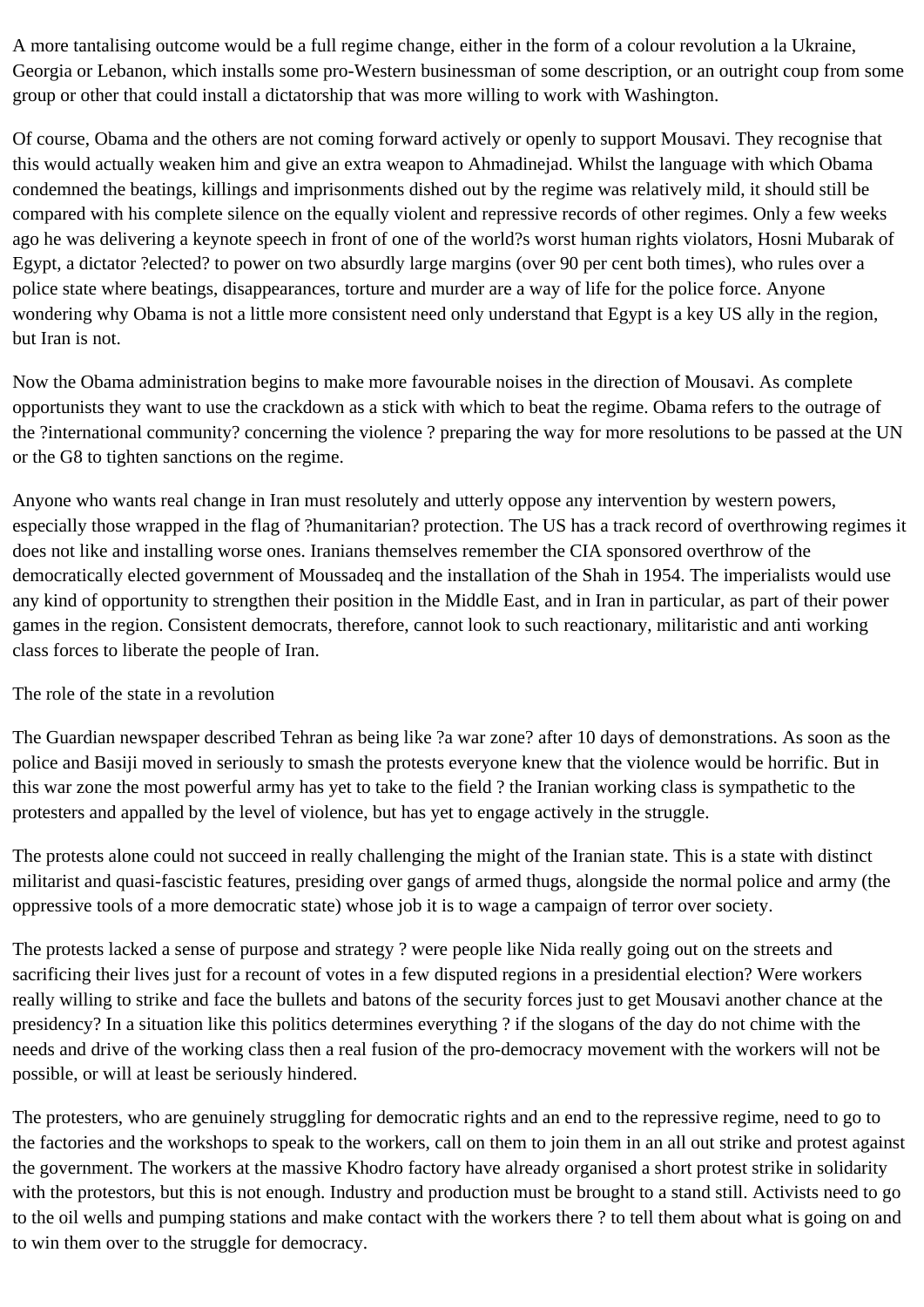This will be very difficult. The current rulers of Iran are all too aware of how powerful the oil workers were in 1979 when they struck and stopped the flow of oil out of, and money into, Iran. The oil workers are kept in labour camp conditions, in barracks surrounded by barbed wire, ?guarded? by men with guns. Many of them are addicted to opiates and kept in a stupor to prevent their engagement with wider society.

What kind of slogans to galvanise workers into action? Basic economic demands, a higher wage, more rights at work, the right to form trade unions, the right to strike and other demands would radically improve the lives of the working class in Iran.

The demand for a constituent assembly in Iran, to rewrite the constitution and draw up plans for a workers? and peasants? government should be the crowning democratic slogan of the current stage of the struggle. It is not in the interests of workers to get someone like Mousavi elected. Far from it, it is in their interests, and those of wider society, to seek a massive systemic change within Iran.

How can they get these demands? Only through militant action, strikes, occupations, mass demonstrations ? these methods of struggle are not ?over the top? or ?too provocative?, they are essential in a situation where the state is willing to kill, kill and kill again to maintain its rule.

The most powerful weapon in the current phase of the struggle would be a general strike. A nationwide general strike, built and coordinated by shoras (councils) would shift the balance of power dramatically. Of course, the workers taking such action would face the most terrible repression, and so they would need to equip, arm and prepare to defend themselves. A workers? defence militia should be organised in every factory and large workshop, every university and office which decides to take such action.

Pacifists might recoil in horror at this, but when it comes to a revolution everything is determined by force. So far, the protesters have relied on spontaneous outpouring of anger, organised through unofficial networks and internet technology like Twitter. But, as Thomas Friedman wrote in the International Herald Tribune in mid June, ?Bang bang beats tweet tweet?. In the end, whoever holds the guns and is willing to use them will determine who runs society. The Shah knew that he had lost in 1979 when sections of the army went over to the revolution.

So what about the army? One video circulated on youtube shows students surrounded by police and some soldiers. The students chant at the soldiers that their fight is alongside them, not against them. This is a clear and correct message, but it is not enough. Fraternisation with the soldiers is essential, to speak to them, discuss with them, bring them over to the side of the revolution and against their officers and the government. Not all of them will join the movement, but a split in the army is a sure sign that the regimes days are numbered.

Dictatorships can be wary of using the army. They are trained to fight enemies abroad, not their own people. They often draw soldiers from some of the poorest sections of society (even imperialist armies in Britain and the US target poorer youth in places like Glasgow or Detroit) and may not be reliable when used on the streets. The police, on the other hand, are institutionalised to act as a line of defence against the general population every day. For them, it makes no difference if they are beating a criminal or a student protester. They are trained to view everyone with suspicion and contempt, as potential criminals and enemies of law and order.

## From protest to power ? permanent revolution

Amnesty International released a report asking the Tehran regime nicely to stop using the Basiji on the demonstrators and to allow the right to protest peacefully. Such a change of policy would be welcome, but it is frankly utopian. The regime is fighting for its life, to try and defeat Ahmadinejad with a letter writing campaign, or a petition, is futile.

We have seen how the state acts when faced with a serious challenge to its rule. We know the reformists within the regime cannot launch a serious challenge to the system. We have seen that the imperialists are waiting, watching, preparing everyday for the time when they can have their man back on the throne in Tehran.

Change in Iran can come, it must come, it is worth fighting for, despite the terrible repression. But socialists and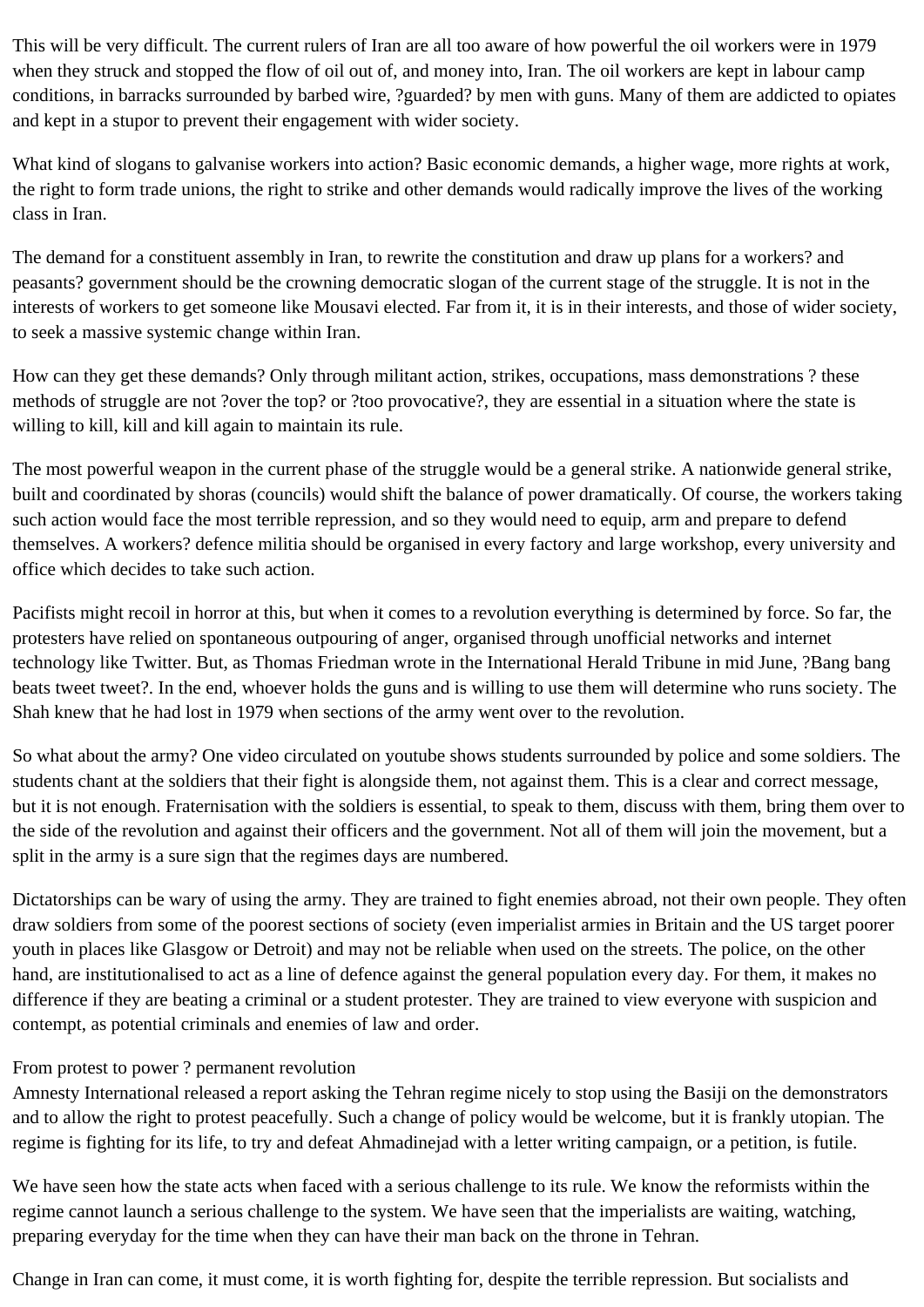workers, youth and pro-democracy activists, must build a party to fight for change, a revolutionary party with a programme aimed at seizing power. Such a party would seek to organise the vanguard class fighters in the struggle for power, to overthrow the regime and establish genuine democratic change ? socialism is the only system that can ensure prosperity and an end to both the reactionary dictatorship and imperialist exploitation. As Marx said; ?this revolution is necessary, therefore, not only because the ruling class cannot be overthrown in any other way, but also because the class overthrowing it can only in a revolution succeed in ridding itself of all the muck of ages and become fitted to found society anew.?

That revolution, pursued by a revolutionary party with a clear strategy, starts from the struggle for democracy, gathers its strength as it widens and deepens its support amongst wider layers, drawing the working class into the fight. In doing so, the working class becomes the driving force of the struggle, the key fighter in the battle against the government. Using militant methods of struggle the economy can be paralysed by strikes. This raises the question of who runs society? Who rules? Who has the power? At this point, a concerted and serious push for power by the working class can win over wavering sections of the middle classes, drawing in more of the rural poor and breaking a section of the army away as people see that a serious fight is on for the future of Iran. The question of the state forces can be resolved only in one way; the Iranian state must be smashed in the act of revolution.

A revolutionary constituent assembly should be convened under the supervision of the mass organisations of the working class and peasantry, the overwhelming majority of the country. The struggle for such an assembly would help dynamise and strengthen the pro democratic forces. Its task would be to decide on how the country is to be run in future. A revolutionary party would argue that the new government should be based on the Shoras, truly mass democratic bodies directly connected to the workplaces and farms across the country and its programme should be, in addition to the fullest democratic rights for all who accept its rule, the expropriation of all large capital and its coordination under democratic planning.

That is why we fight for:

Neither Khamenei and Ahmadinejad nor Mousavi, Rafsanjani and Khatami!

The workers? and democracy movement must not fight for the interests of any factions of the ruling class. It must fight for its own democratic and social goals!

No to the privatisation of public enterprises! No to price liberalisations and cuts in food subsidies!

Build defence forces in every factory and place of struggle!

Establish shoras to co-ordinate the resistance against the regime.

For a nationwide General strike now!

For a revolutionary constituent assembly!

Build a revolutionary party, as part of a revolutionary, fifth international

For a workers? and peasants? government

For international working class solidarity with the Iranian democracy movement!

For protest actions in front of Iranian embassies!

For material aid for the Iranian workers? movement!

The international workers? movement must fight alongside the Iranian democracy movement against imperialist